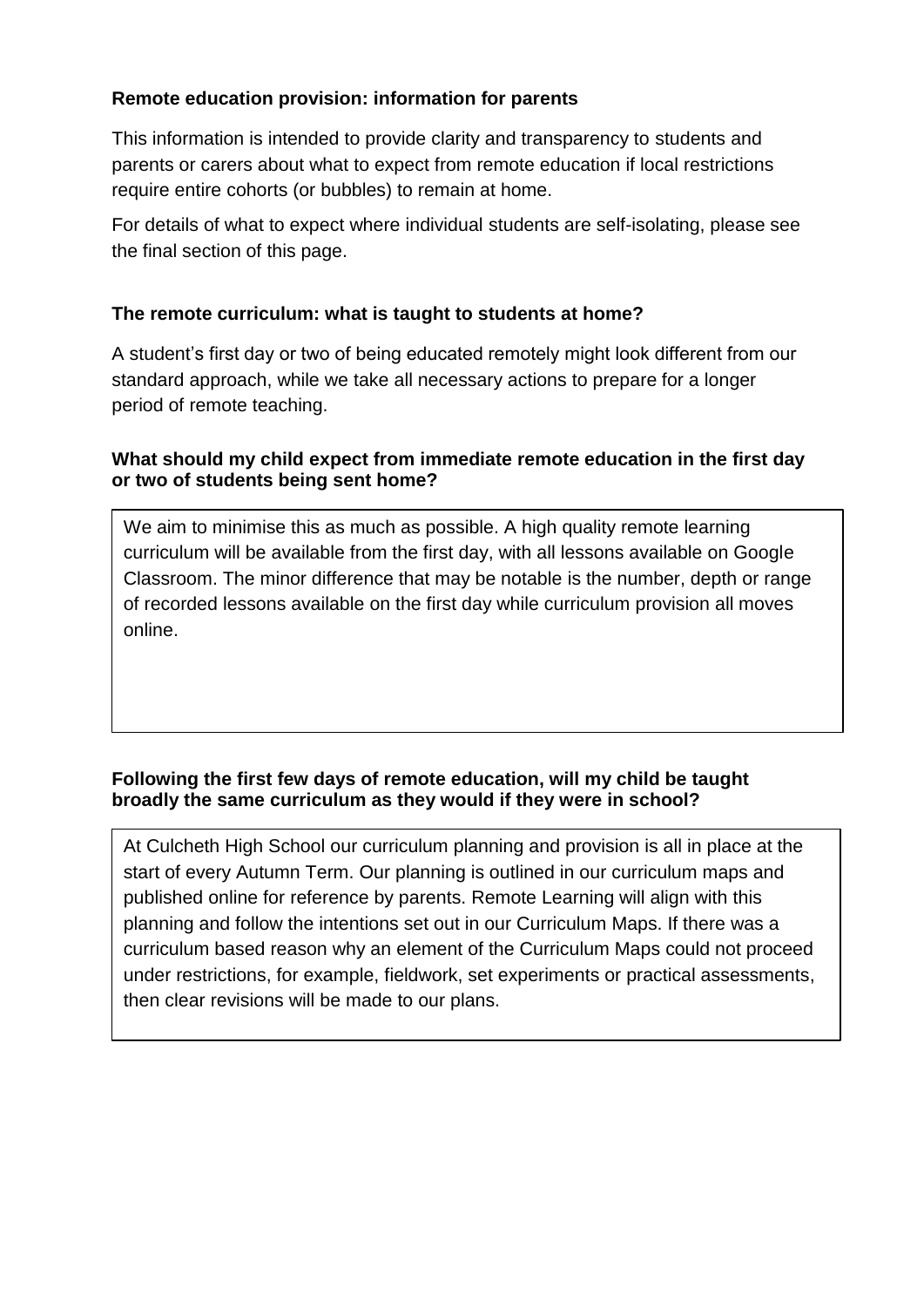# **Remote teaching and study time each day**

## **How long can I expect work set by the school to take my child each day?**

We expect that remote education (including remote teaching and independent work) will take students broadly the following number of hours each day:

| Secondary school-aged students not<br>working towards formal qualifications<br>this year | Five hours per day, as per their timetabled<br>lessons plus homework.                                                                                         |
|------------------------------------------------------------------------------------------|---------------------------------------------------------------------------------------------------------------------------------------------------------------|
| Secondary school-aged students<br>working towards formal qualifications<br>this year     | Five hours per day, as per their timetabled<br>lessons plus homework. In addition, students<br>will have access to additional revision<br>material/resources. |

## **Accessing remote education**

### **How will my child access any online remote education you are providing?**

All access to the remote education is through Google Classroom. All students are issued with log in details at the start of the academic year. Please contact the school if further support is required.

In addition, students are given access to other digital platforms such as MathsWatch, Tassomai, Hegarty Maths and GCSE Pod. These platforms may supplement the resources in Google Classroom. Students are directed by staff as to when to use these resources.

### **If my child does not have digital or online access at home, how will you support them to access remote education?**

We recognise that some students may not have suitable online access at home. We take the following approaches to support those students to access remote education:

A device loan scheme and mobile data is in available on request. Therefore, all students can access the remote education set by Culcheth High School.

If any student requires a loan of a device or mobile data, please contact Culcheth High School on [info@culchethhigh.org.uk](mailto:info@culchethhigh.org.uk)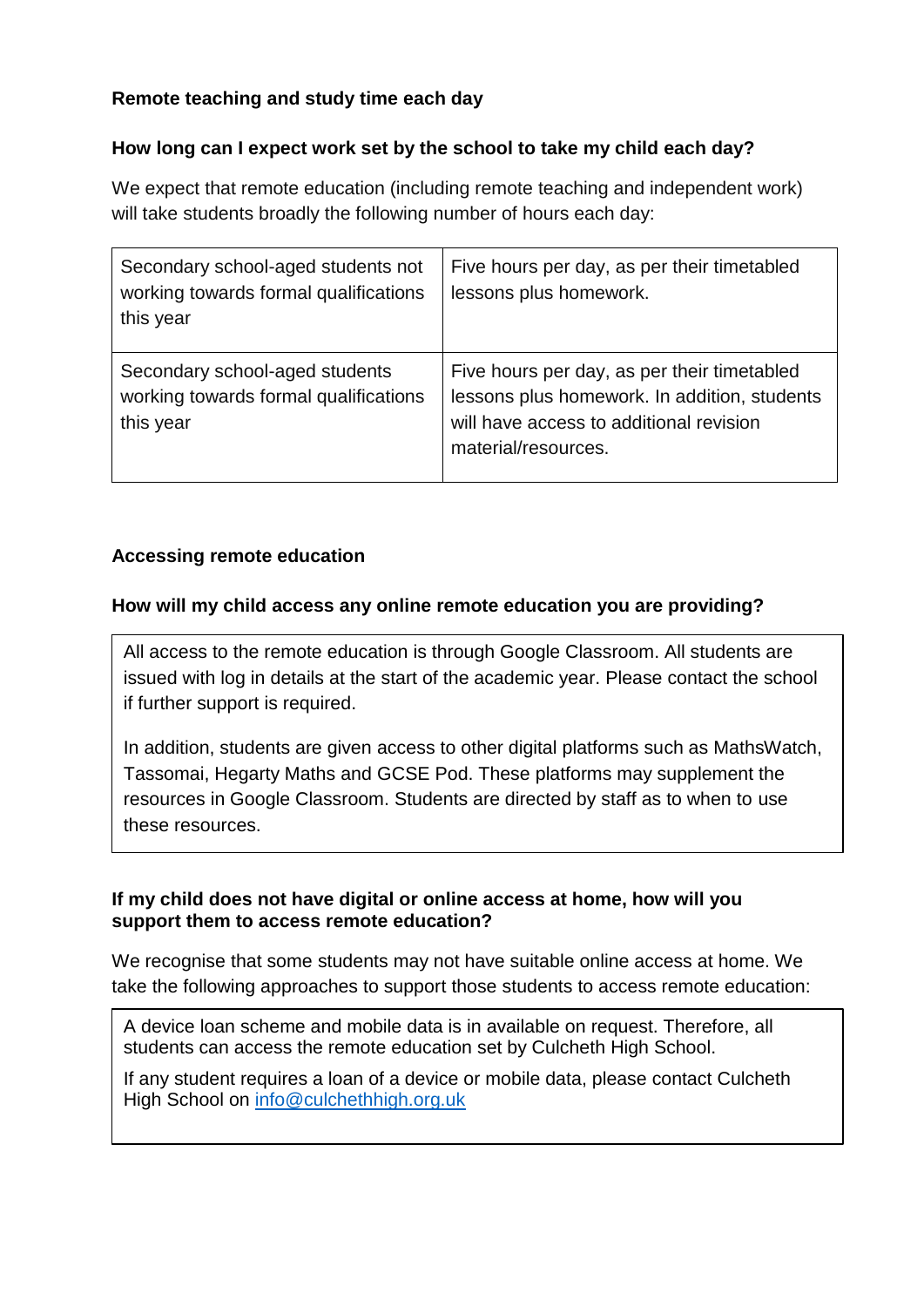## **How will my child be taught remotely?**

We use a combination of the following approaches to teach students remotely:

A full list of the Culcheth High School Remote Learning principles has already been distributed to all parents and provides a more in-depth guide to our approaches to remote education. The document can be found by clicking [here](https://culchethhigh.org.uk/download/chs-remote-learning-principles/?wpdmdl=4989&masterkey=615db1d1bae77)

In summary, a remote school day will consist of:

- We continue to follow the normal school day, to maintain routines for our young people.
- Students have access to five hours of remote learning each day, following their normal timetable.
- All remote learning is led by your child's teachers, in their ability groups and therefore work is personalised and tailored to the needs of your child.
- Marking and feedback happens as it would do if learning was in school. Every department has a clear feedback policy and has made any revisions required to enable these processes to work remotely, online.
- Whole school assessment continues and therefore the curriculum being delivered remotely will be assessed through Quality Marked Assessments (QMAs). Students will receive marks and feedback on QMAs and QMA scores will inform the school reports process.
- If students are well enough, they are expected to complete all work set on Google Classroom and follow the instructions for how to submit this work.
- Engagement in remote learning will be monitored by both form tutor and subject teachers and parents will be kept regularly informed about engagement levels. Where specific concerns about engagement arise, regular contact will be made to offer support.
- Tutors and other members of the pastoral teams will 'keep in touch' with all students, both through tutor time activities and via pastoral care phone calls.
- High engagement and commitment to remote learning will be celebrated and commended #WeAreCHS.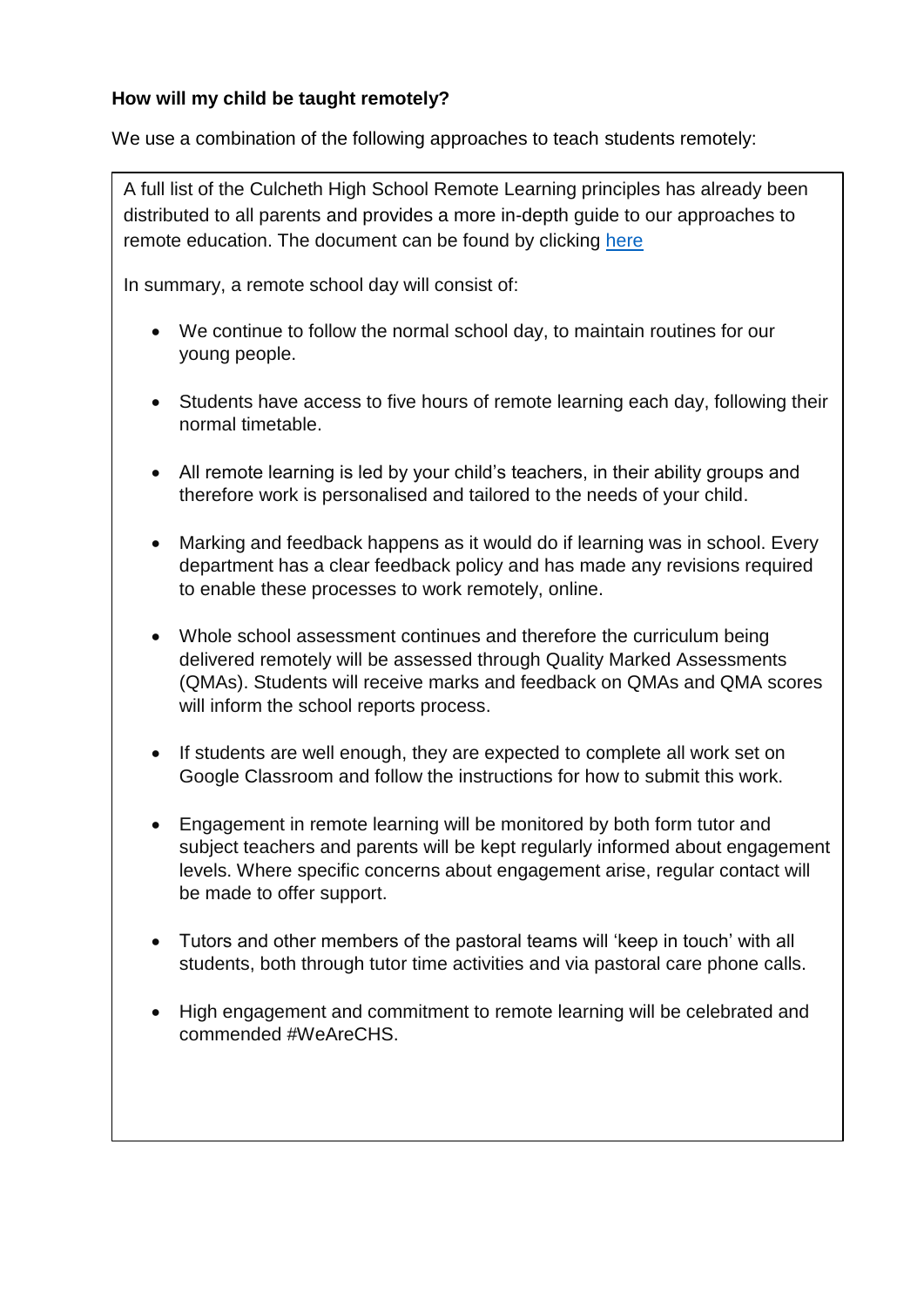### **Engagement and feedback**

#### **What are your expectations for my child's engagement and the support that we as parents and carers should provide at home?**

- All five timetabled lessons for the day are completed.
- Students must follow the teacher instructions for submission of work.
- A daily registration activity between 8.40am and 9am will be added to provision if an entire year group bubble is isolating.

### **How will you check whether my child is engaging with their work and how will I be informed if there are concerns?**

- Form tutors will monitor registration daily and weekly contact home will be made where there are concerns.
- Subject teachers will set key pieces of work to be assessed, including QMAs. Completion of these will be monitored.
- Subject teachers will monitor engagement and completion of work.
- Subject teachers may contact home to support and offer feedback on engagement in remote learning for their subject.
- Where low engagement appears across several subject areas, progress leaders will co-ordinate regular contact to support improvement in remote learning.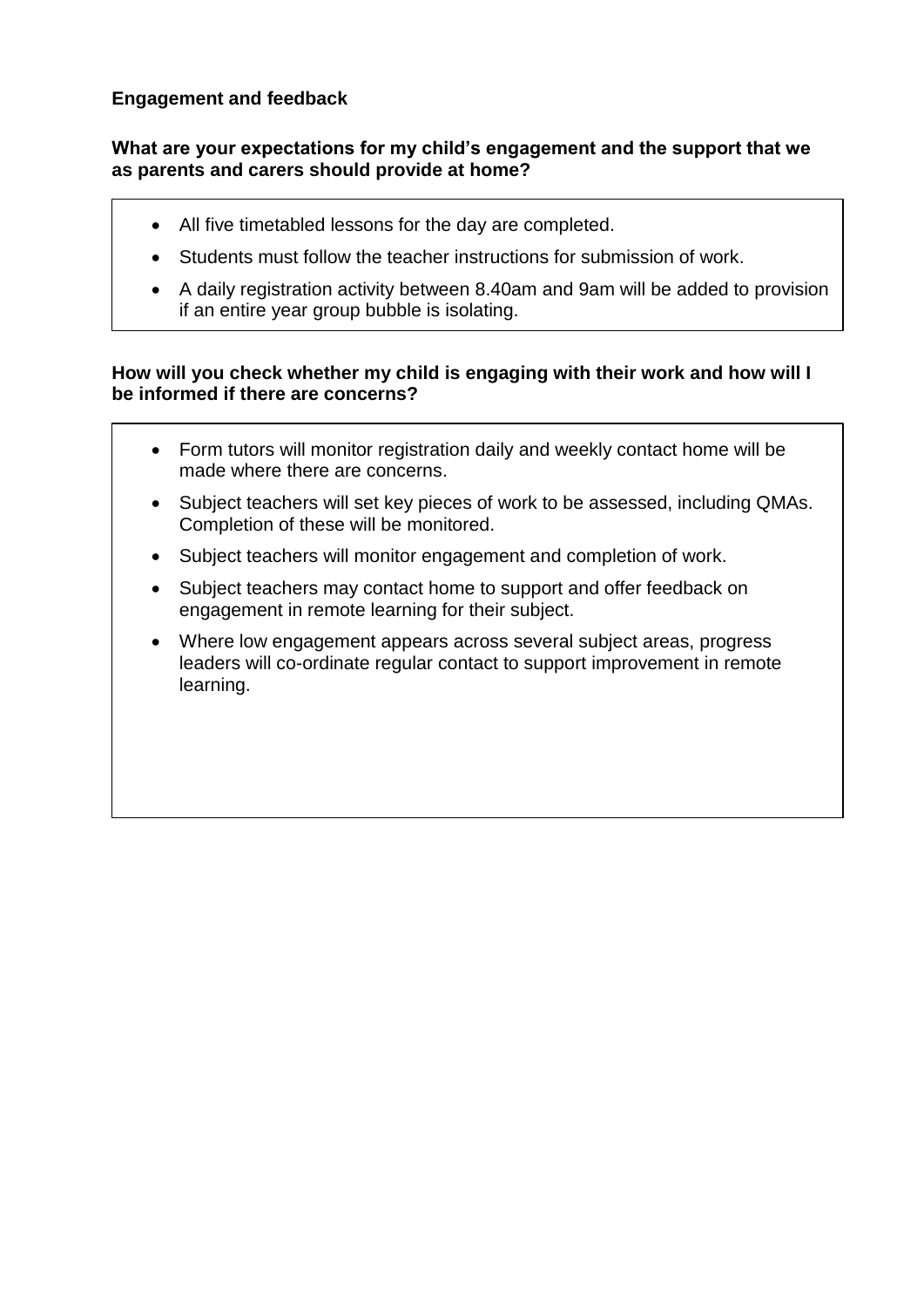# **How will you assess my child's work and progress?**

Feedback can take many forms and may not always mean extensive written comments for individual children. For example, whole-class feedback or quizzes marked automatically via digital platforms are also valid and effective methods, amongst many others. Our approach to feeding back on student work is as follows:

Assessment of student work continues in line with school and departmental policies. These may include, but are not limited to:

- Lesson based assessment activities which will be assessed by the teacher.
- Assessed written pieces of work.
- Practical projects or outcomes.
- Quality Marked Assessments (QMAs) will continue and are our main form of assessment.

Department feedback strategies will continue and be adapted for remote learning to include, but are not limited to:

- Instant feedback from Google Quizzes.
- Instant feedback from other digital platforms eg Tassomai or MathsWatch.
- Annotations added to digitally submitted work for written feedback.
- Voice recordings attached to student work for verbal feedback.
- Google class and private comments.
- Written feedback in Gmail or verbal feedback through Mote.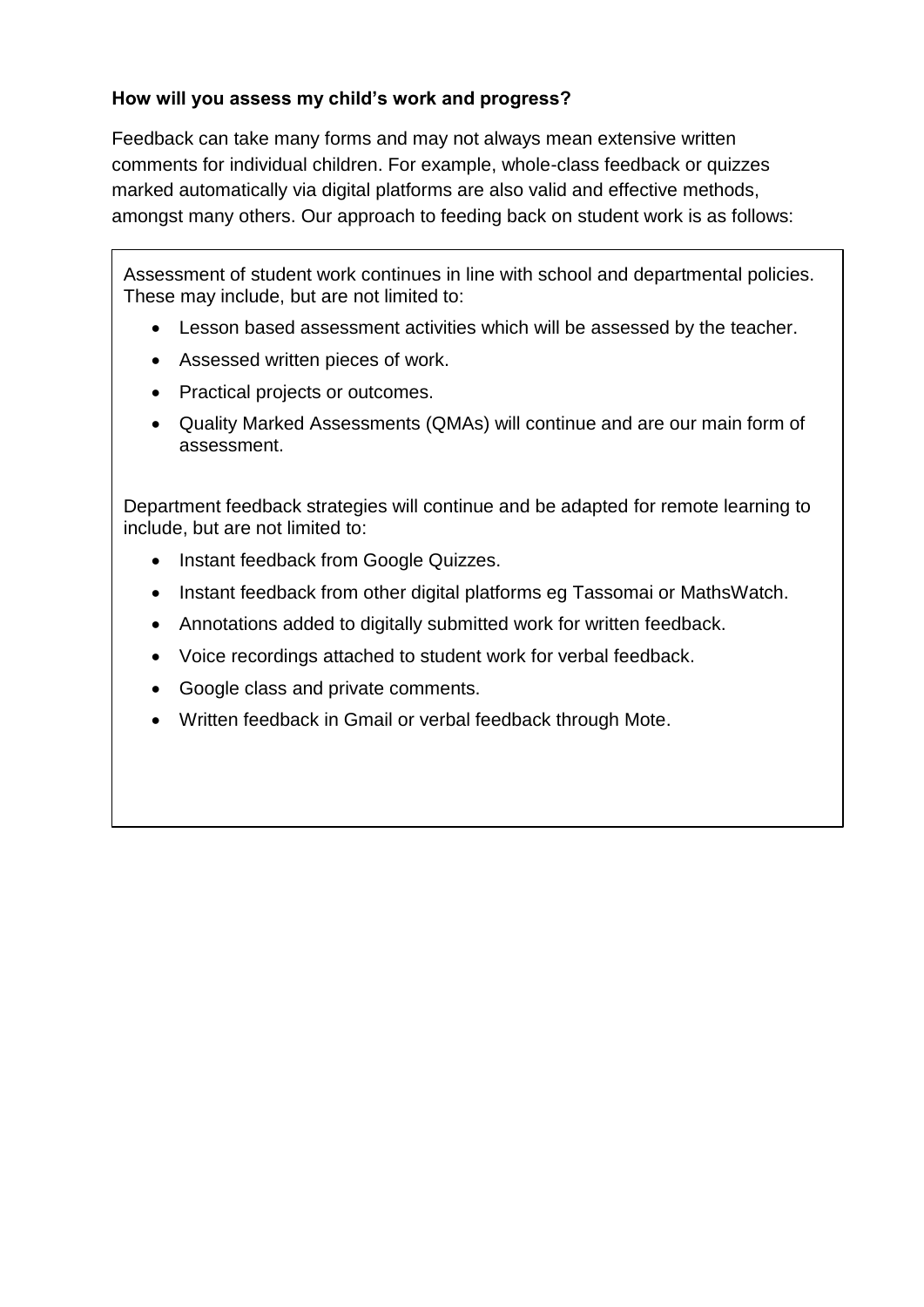# **Additional support for students with particular needs**

### **How will you work with me to help my child who needs additional support from adults at home to access remote education?**

We recognise that some students, for example some students with special educational needs and disabilities (SEND), may not be able to access remote education without support from adults at home. We acknowledge the difficulties this may place on families, and we will work with parents and carers to support those students in the following ways:

- All students can ask their teachers for help and support (through comments in Google Classroom or on Gmail) and staff will respond accordingly.
- If your child is normally support by a teaching assistant, they will be in contact with home throughout to ensure we are meeting the needs of your child.
- Work is differentiated by teaching staff to ensure it is of suitable challenge for all students.